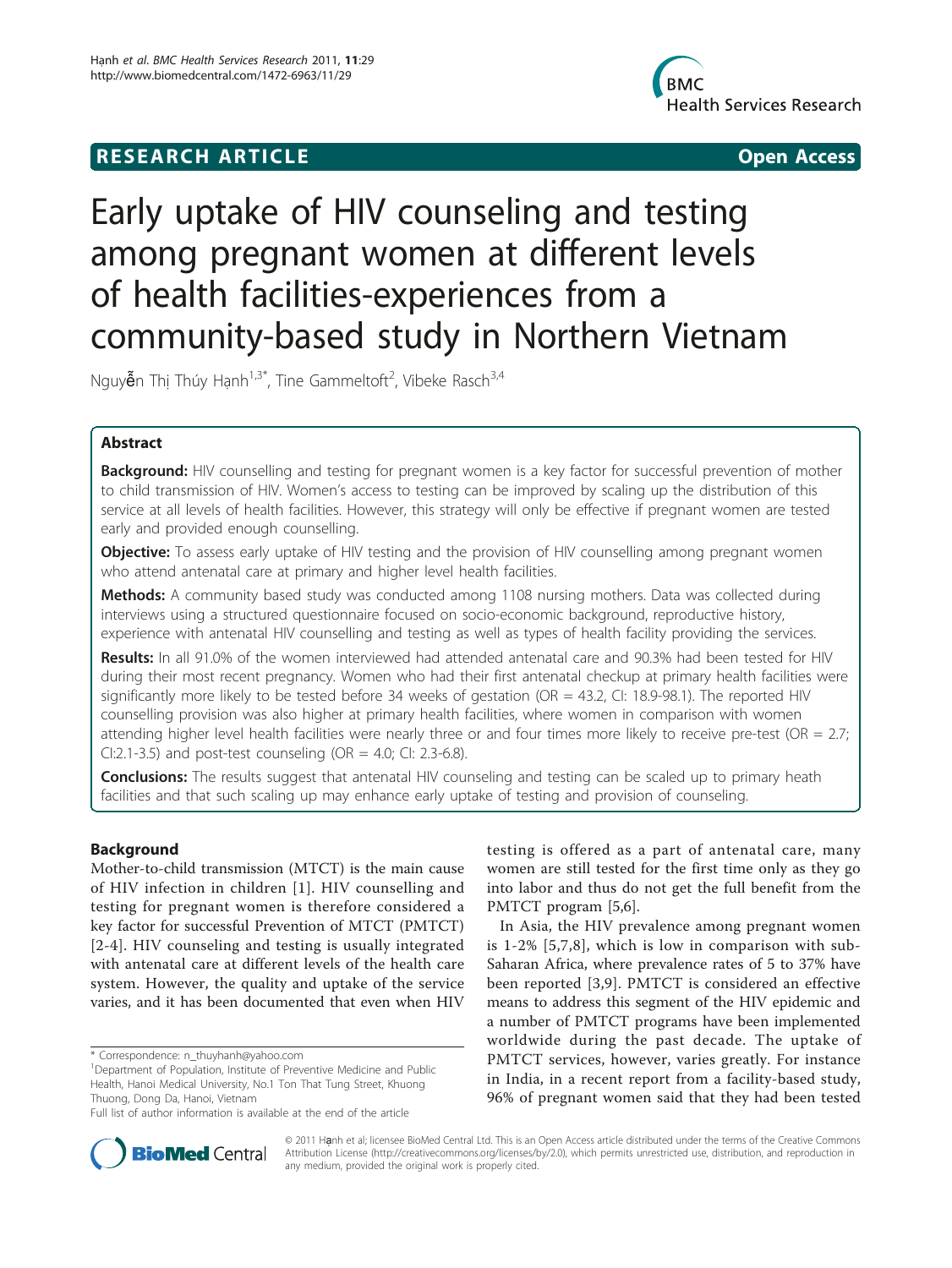for HIV [\[6\]](#page-7-0) while another community-based study from rural India documents that only 3% of pregnant women were tested for HIV [[8\]](#page-7-0). The corresponding figures for Thailand and Hongkong were 93% [[10](#page-7-0)] and 77% [[11](#page-7-0)], respectively. Inaccessibility or lack of antenatal services as well as limited information on PMTCT are reported to be the main factors hindering antenatal HIV testing [[1,6,12\]](#page-7-0). In addition, HIV related stigma and discrimination prevent many pregnant women from being tested for HIV [\[6](#page-7-0),[8,9](#page-7-0),[13\]](#page-7-0). With regard to the health care system, the health staff's attitude and sensitivity to the women's fear of stigmatization are crucial for successful implementation of PMTCT [[1,8](#page-7-0),[14,15](#page-7-0)]. However, there is a lack of studies examining the timing of uptake of HIV testing and counseling provision at different levels of health facilities (HFs) of the health care system.

In Vietnam, the HIV prevalence among pregnant women is reported to be 0.37% [[16\]](#page-7-0). However, this figure is under-estimated and covers only 16% of the real number of HIV-infected pregnant women [[17](#page-7-0)]. PMTCT has become a priority for the government, which has launched a campaign against HIV/AIDS with the goal to offer HIV counselling and testing to 90% of pregnant women and to provide prophylactic interventions to 100% of those testing HIV-positive [[5\]](#page-7-0). To reach this goal, PMTCT services have, with support from the government and international donors, been scaled up in a few selected pilot sites which are considered to be severely affected by the HIV epidemic. In these sites, the PMTCT services have been integrated into antenatal services at different levels of HFs. According to the PMTCT guidelines, which have been implemented in the pilot sites, pregnant women should be offered HIV counseling and testing at first antenatal care visit. At primary HFs, pre-test counselling, rapid HIV testing and post-test counselling are made available. If a woman is found to be HIV positive, she is referred to a higher level HF, where the full PMTCT program, including HIV counseling and testing and antiretroviral treatment for both the mother and her infant is provided free of charge. Early HIV testing among pregnant women is a challenge in Vietnam where until recently the policy was to provide routine HIV testing at labor. This trend is reflected in a substantial proportion (50-70%) of HIV positive pregnant women receiving their HIV diagnosis at labor [[5](#page-7-0),[15](#page-7-0),[18](#page-7-0)].

The expansion of the PMTCT services to lower level HFs is recent and an assessment of the uptake of HIV testing at different levels of HFs as well as of the timing of the testing is needed to guide further planning of such programs. The uptake of HIV testing and counseling was measured by the frequency of women who were tested for HIV and provided counseling during pregnancy. This paper reports the results of a communitybased approach investigating the uptake of HIV testing among pregnant women in a pilot site where PMTCT services have been implemented at primary HFs (commune health stations). It further describes the socio-economic characteristics of women who were tested at primary and higher level (district and provincial) HFs, and describes timing of testing and the provision of counseling services at different sites. These results provide a basis to discuss possibilities for the further scaling-up of PMTCT services in Vietnam.

# Methods

# Study site

The study was conducted in Quang Ninh, a coastal province in northern Vietnam. Quang Ninh, with an HIV prevalence among pregnant women of 1% [\[5](#page-7-0)], is one of the provinces in Vietnam hardest hit by the HIV epidemic.

In 2004, a PMTCT pilot program was implemented in three urban areas in Quang Ninh: Ha Long city, Bai Chay town and Uong Bi town. In these sites, HIV counseling and testing has been made available at primary HFs and at higher levels of HFs (secondary and tertiary levels). According to the PMTCT guidelines, pregnant women should be offered HIV testing at the first antenatal visit. If the pregnant woman has not been tested for HIV or is unaware of her status, she should be offered HIV testing free of charge at the time of delivery [[5\]](#page-7-0).

Ha Long city with surrounding communes was selected as study setting. In this area, antenatal care is available at all levels of HFs including 20 commune health stations, two secondary HFs (Bai Chay Hospital and Center of Maternal and Child Health Care) and one tertiary HF (the General Provincial Hospital). PMTCT has since 2004 been available at all commune health stations and at the General Provincial Hospital [\[5](#page-7-0)], whereas HIV testing is not supported by the PMTCT programme at secondary HFs. If a woman is detected HIV positive at one of the primary HFs, she is referred to the General Provincial Hospital for further treatment and care. HIV counselling and testing is additionally offered at several free standing centers.

# Study population

The study population comprised women living in Ha Long city who had delivered between January and June 2007. Ha Long city is divided into 20 communes, each of which keeps a "birth registration book" where the name and age of the women, together with the name and date of birth of their children, are recorded. The register does not, however, provide detailed addresses of the women; therefore, in order to identify women who had recently delivered, the researchers established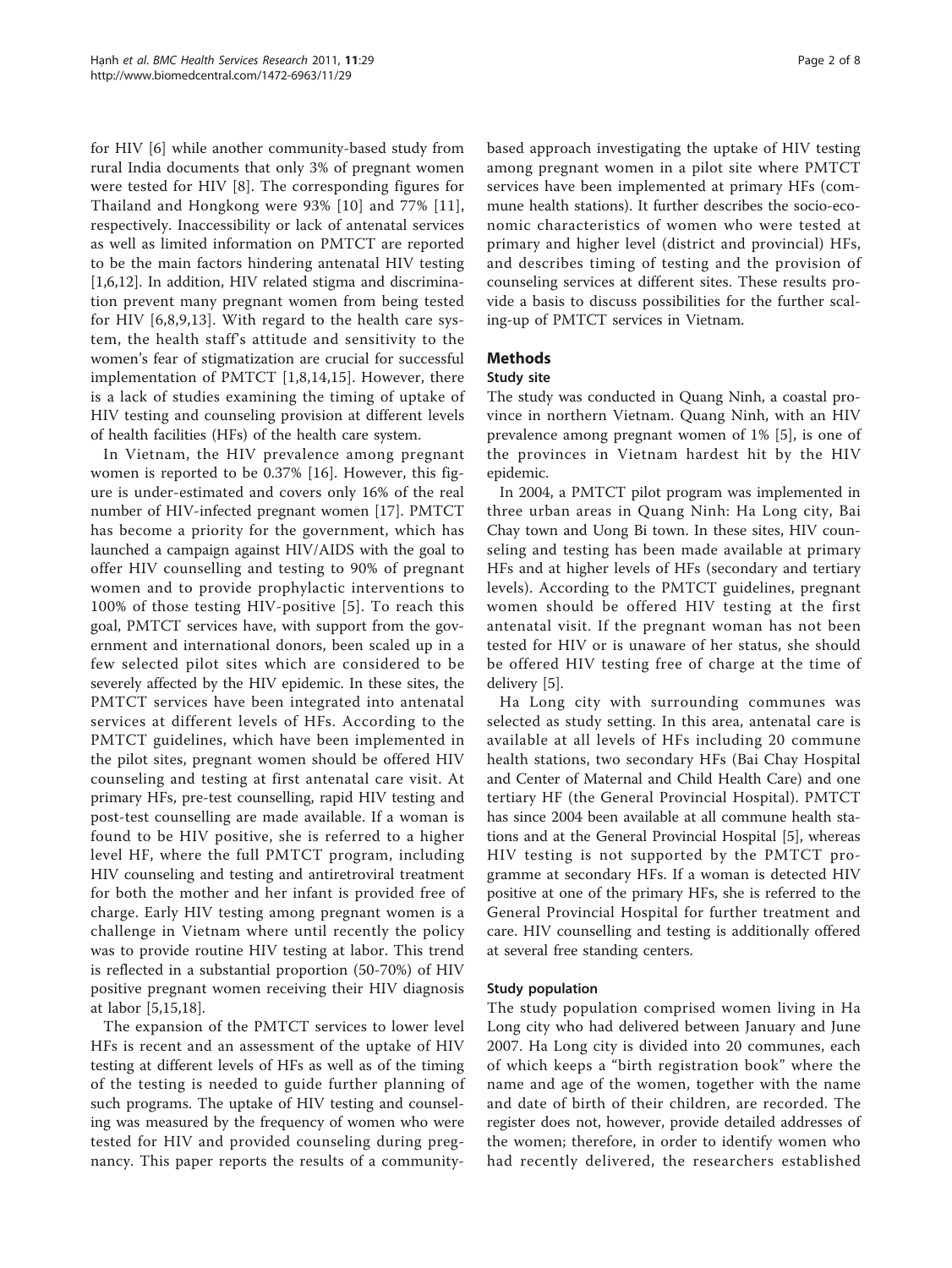contact with "population collaborators" who were responsible for birth registration at the commune level. Out of 1371 eligible women, 253 women were not at home when a visit was attempted; they were either spending the post-partum period at their mother's houses, were at work or were absent for other reasons. Of the remaining 1118 women, 1108 agreed to participate in the study (Figure 1).

# Data collection

A structured questionnaire was used to collect information about socio-economic background, reproductive history and experience with HIV counseling and testing and knowledge and awareness of PMTCT. Three research assistants performed the interviews, together with the population collaborators at commune level.

### Data analysis

Data were entered using the software EPIDATA and exported to SPSS for Windows, version 15.0 for analysis. The main outcomes variables of this study were (1) types of HF where women were tested for HIV; (2) time of the first antenatal HIV test; and (3) provision of HIV counselling.



Firstly, the socio-economic characteristics of the study population are described in relation to uptake of first antenatal HIV testing. Chi-square testing was applied to examine how socio-economic characteristics differed among women who were tested early, tested late or not tested (Table [1](#page-3-0)).

Secondly, the women's socio-economic characteristics and their gestational age at first antenatal care visit were studied in relation to types of HF where the first HIV test was performed. Crude odds ratios (OR) were calculated using "Types of HF for the first HIV test" as dependent variables and the socio-economic characteristics and gestational age at first antenatal care visits as independent variables (Table [2\)](#page-4-0). To adjust for the potential confounding effect of socioeconomic characteristics, backward stepwise logistic regression was performed, where the variables found to be significant at a  $p < 0.05$  level (educational level, occupation, residence and monthly income) were included in the final model [[19\]](#page-7-0).

Thirdly, the relation between type of health facility and provision of HIV testing result is described among women who had their first HIV test before 34 weeks and women who had their first HIV test after 34 weeks gestation. To describe the association between timing of first HIV test and types of HF for first HIV test as well as the association between timing of first HIV test and provision of HIV information at first antenatal care visit, crude ORs were calculated using "Types of HF for first HIV test" and "The provision of HIV information" as independent variables while "Timing of first HIV test " was included as dependent variable (Table [3](#page-5-0)).

Finally, to examine the difference in the provision of HIV counselling at different HFs, ORs were calculated where "Provision of HIV counselling (pre-test and posttest counselling) were included as dependent variables and "Types of HF" as independent variable (Table [4\)](#page-5-0).

All crude and adjusted ORs in the Tables in this article were calculated with 95% confidence intervals (CI).

#### Ethical considerations

Ethical approvals were obtained from the Central Committee for Biomedical Research in Denmark, and from the Scientific Committee, General Office of Population and Family Planning, Ministry of Health, Vietnam. It was stressed that participation in the study was voluntary, and written informed consent was obtained before interviewing began. The field study was done with the permission of local authorities.

#### Results

Socio-economic characteristics and the uptake of HIV test Table [1](#page-3-0) shows the women's socio-economic characteristics in relation to their uptake of first HIV test. The age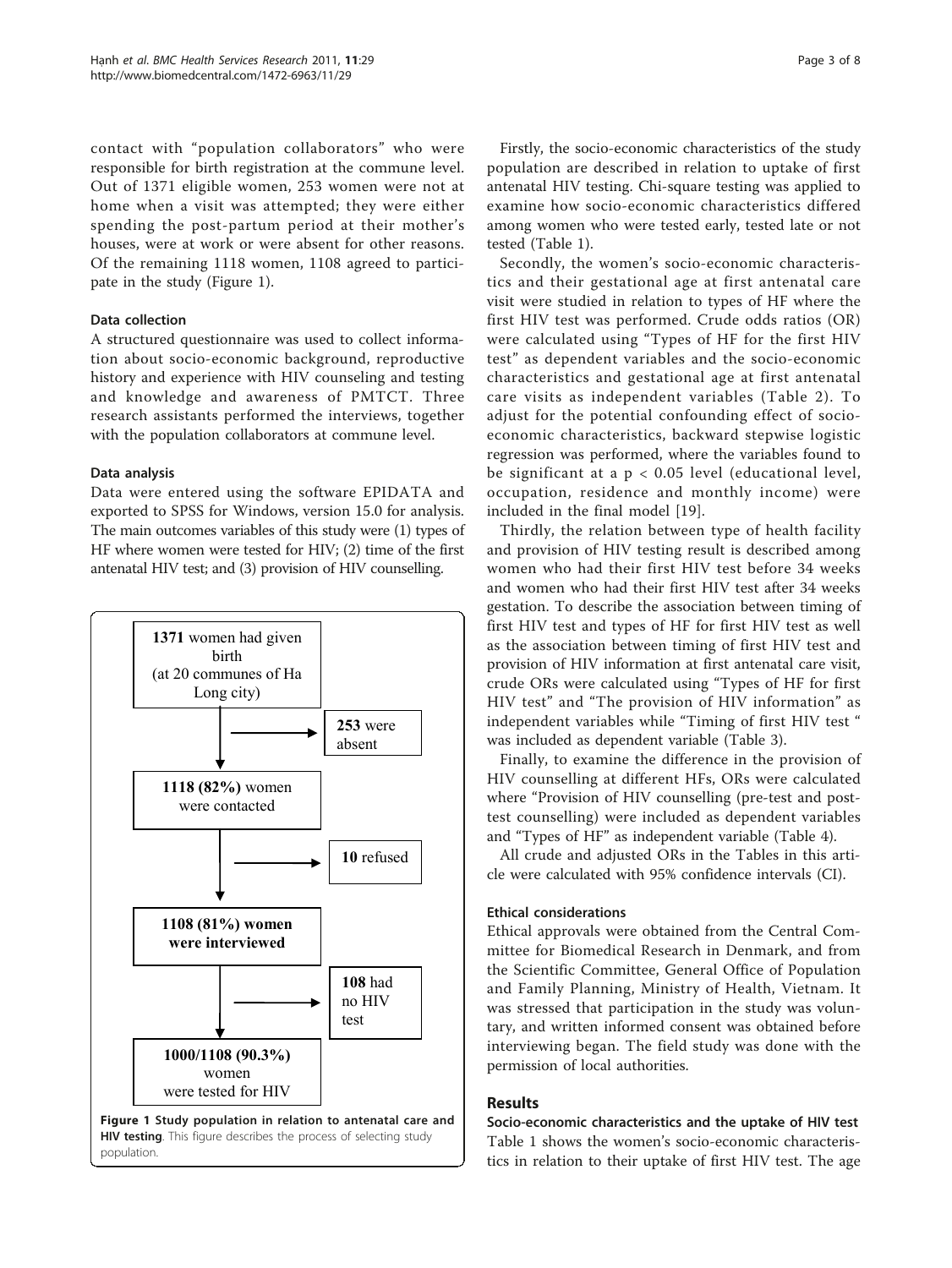| Socio-economic characteristics of the women | <b>Total</b><br>$N = 1108$ | The uptake of the first HIV test n (%)<br>$N = 1108$ |                                  |           | p-value    |
|---------------------------------------------|----------------------------|------------------------------------------------------|----------------------------------|-----------|------------|
|                                             |                            | <b>Tested early</b><br>$\epsilon$ = 34 wks           | <b>Tested late</b><br>$> 34$ wks | Un-tested |            |
|                                             |                            | 781 (70.5)                                           | 219 (19.8)                       | 108(9.7)  |            |
| Age (mean of $age = 28.7$ )                 |                            |                                                      |                                  |           |            |
| $15 - 24$                                   | 300 (27.0)                 | 217(72.3)                                            | 53 (17.7)                        | 30 (10.0) | $p = 0.70$ |
| $25 - 34$                                   | 672 (60.7)                 | 467 (69.5)                                           | 142(21.1)                        | 63 (9.4)  |            |
| 35-49                                       | 136 (12.3)                 | 97(71.3)                                             | 24 (17.6)                        | 15(11.0)  |            |
| Number of children                          |                            |                                                      |                                  |           |            |
|                                             | 563 (50.9)                 | 424(75.3)                                            | 101 (17.9)                       | 38(6.7)   | p < 0.001  |
| $\overline{2}$                              | 512 (46.1)                 | 338 (66.0)                                           | 107(20.9)                        | 67 (13.1) |            |
| $3 - 4$                                     | 33(3.0)                    | 19 (57.6)                                            | 11(33.3)                         | 3(9.1)    |            |
| <b>Education levels</b>                     |                            |                                                      |                                  |           |            |
| Primary school                              | 59 (5.3)                   | 34 (57.6)                                            | 15(25.4)                         | 10(16.9)  | $p = 0.01$ |
| Secondary school                            | 332 (30.0)                 | 228 (68.7)                                           | 60 (18.1)                        | 44 (13.3) |            |
| High school                                 | 344 (31.0)                 | 258 (75.0)                                           | 61(17.7)                         | 25(7.3)   |            |
| College/University                          | 373 (33.7)                 | 261 (70.0)                                           | 83 (22.3)                        | 29 (7.8)  |            |
| Occupation                                  |                            |                                                      |                                  |           |            |
| Housewife/Unemployed                        | 431 (38.9)                 | 312 (72.4)                                           | 78 (18.1)                        | 41 (9.5)  | $p = 0.16$ |
| Farmer/seasonal work                        | 89 (8.0)                   | 61(68.5)                                             | 11(12.4)                         | 17 (19.1) |            |
| Government staff/workers                    | 352 (31.8)                 | 251(71.3)                                            | 74 (21.0)                        | 27(7.7)   |            |
| Business/Others jobs                        | 236 (21.3)                 | 157 (66.5)                                           | 56 (23.7)                        | 23 (9.7)  |            |
| Residence                                   |                            |                                                      |                                  |           |            |
| Urban area                                  | 300 (27.1)                 | 216 (72.0)                                           | 75 (25.0)                        | 9(3.0)    | p < 0.0001 |
| Semi-urban area                             | 395 (35.6)                 | 304 (77.0)                                           | 74 (18.7)                        | 17(4.3)   |            |
| Remote rural area                           | 413 (37.3)                 | 261 (63.2)                                           | 70 (16.9)                        | 82 (19.9) |            |
| Monthly income                              |                            |                                                      |                                  |           |            |
| < 1.5 (million VND)                         | 254 (23.0)                 | 175 (68.6)                                           | 47 (18.4)                        | 33 (12.9) | $p = 0.39$ |
| $1.5 - 2.5$                                 | 256 (23.1)                 | 181 (70.4)                                           | 49 (19.1)                        | 27(10.5)  |            |
| $> 2.5 - 3.5$                               | 333 (30.1)                 | 232 (69.7)                                           | 73 (21.9)                        | 28 (8.4)  |            |
| > 3.5                                       | 264 (23.8)                 | 193 (73.4)                                           | 50 (19.0)                        | 20(7.6)   |            |

<span id="page-3-0"></span>Table 1 Socio-economic characteristics in relation to uptake of first antenatal HIV test (tested early, tested late and un-tested)

of the women ranged from 15 to 49 years, with a mean age of 28.2 years. Sixty percent of the women were aged 25-34 years. Fifty-one percent of the women had one child while only 3% had three or more children. Two thirds had high school education and higher. Nearly 40% of the women reported that they had no job. Twenty-seven percent resided in the center of city (Hon Gai), 36% in semi-urban areas (out-skirt of Hon Gai) and 37% in remote rural areas (Bai Chay). Nearly half of the women had a monthly income lower than 2.5 million VND (around 130 USD).

With regard to the first HIV testing, 90.3% had at least one HIV test during pregnancy. Four percent stated that they had not been tested for HIV, whereas 6% did not know whether they had been tested or not. Among the tested women, 43% had been tested at a primary HF and 78% were tested before or at 34 weeks of gestation.

# HIV testing at different levels of health facilities

Table [2](#page-4-0) summarizes the associations between the women's socio-economic characteristics and the type of HFs where they had their first antenatal HIV test. Women of low education were more likely to have had their first HIV test at a primary HF in comparison with women who had a college or university education. Likewise, women who had unstable jobs, were living in semi-urban areas or had an income below 2.5 million VND were more likely to be tested at a primary HF when compared to government staff/workers, women living in urban areas and women with an income of 2.5- 3.5 million VND, respectively. The time of the first antenatal care visit did not differ between women who had their first antenatal HIV test at primary level HFs and women who were tested at higher level health facilities. These associations were slightly less significant in the adjusted analysis.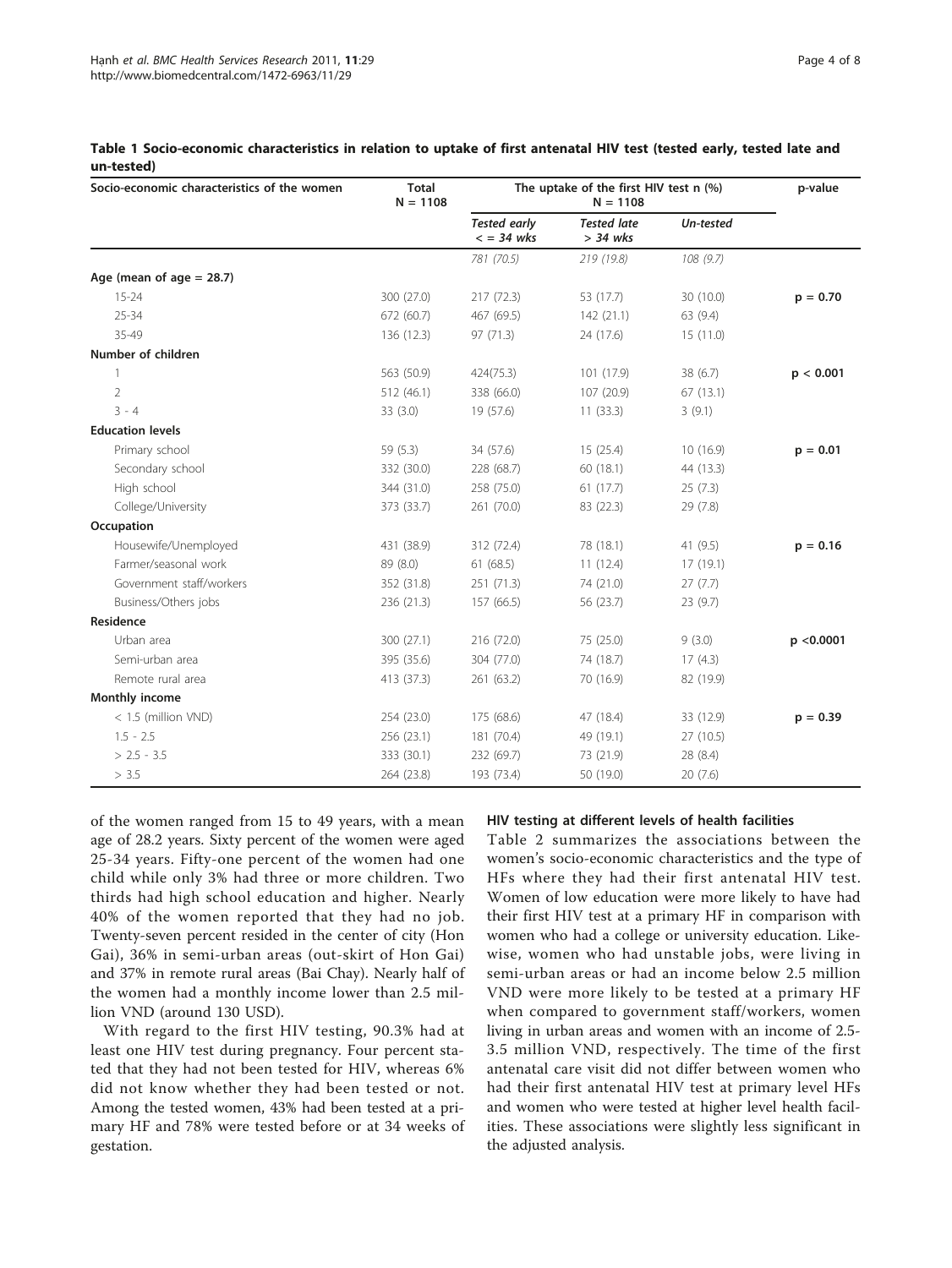| Characteristics of the women | Types of HF for the first HIV test<br>$N = 1000$ |                             | P values   | Primary vs higher level |                  |
|------------------------------|--------------------------------------------------|-----------------------------|------------|-------------------------|------------------|
|                              | Primary level n (%)                              | <b>Higher level</b><br>n(%) |            | Crude OR                | Adjusted OR*     |
|                              | 434 (43.4)                                       | 566 (56.6)                  |            |                         |                  |
| Age (mean of age) $= 28.7$ ) |                                                  |                             | $p = 0.7$  |                         |                  |
| $15 - 24$                    | 122 (44.6)                                       | 148 (55.4)                  |            | $1.1$ $(0.8-1.4)$       |                  |
| $25 - 34$                    | 264 (43.3)                                       | 345 (56.7)                  |            | $\mathbf{1}$            |                  |
| 35-49                        | 48 (40.5)                                        | 73 (59.5)                   |            | $0.9(0.6-1.3)$          |                  |
| Number of live children      |                                                  |                             | $p = 0.5$  |                         |                  |
| $\mathbf{1}$                 | 228 (43.4)                                       | 297 (56.6)                  |            | $1,0(0.8-1.3)$          |                  |
| $\overline{2}$               | 195 (43.8)                                       | 250 (56.2)                  |            | $\mathbf{1}$            |                  |
| $3 - 4$                      | 11(36.7)                                         | 19(63.3)                    |            | $0.7$ $(0.3-1.4)$       |                  |
| <b>Education levels</b>      |                                                  |                             | p < 0.0001 |                         |                  |
| Primary school               | 29 (59.2)                                        | 20 (40.8)                   |            | $2.9(1.6-5.3)$          | $1.7(0.9-3.4)$   |
| Secondary school             | 151 (52.1)                                       | 137 (47.9)                  |            | $2.1(1.6-3.0)$          | $1.5(1.0-2.1)$   |
| High school                  | 138 (43.6)                                       | 181 (56.4)                  |            | $1.5(1.1-2.1)$          | $1.2(0.9-1.7)$   |
| College/University           | 116 (33.7)                                       | 228 (66.3)                  |            | $\mathbf{1}$            | $\mathbf{1}$     |
| Occupation                   |                                                  |                             | p < 0.0001 |                         |                  |
| Housewife/Unemployed         | 204 (52.3)                                       | 186 (47.7)                  |            | $2.4(1.7-3.2)$          | $1.7(1.2 - 2.4)$ |
| Farmer/seasonal work         | 37 (51.4)                                        | 35 (48.6)                   |            | $2.3(1.4-3.8)$          | $1.4(0.8-2.5)$   |
| Government staff/workers     | 103(31.7)                                        | 222 (68.3)                  |            | $\overline{1}$          | $\mathbf{1}$     |
| Business/Others jobs         | 90 (42.3)                                        | 123 (57.7)                  |            | $1.6(1.1-2.3)$          | $1.4(0.8-2.1)$   |
| Residence                    |                                                  |                             | p < 0.0001 |                         |                  |
| Urban area                   | 97 (33.3)                                        | 194 (66.7)                  |            | $\mathbf{1}$            | $\mathbf{1}$     |
| Semi-urban area              | 168 (44.4)                                       | 210 (55.6)                  |            | $1.6$ $(1.2 - 2.2)$     | $1.7(1.2-2.4)$   |
| Remote rural area            | 169(51.1)                                        | 162 (48.9)                  |            | $2.1(1.5-2.9)$          | $2.0(1.4-2.8)$   |
| Monthly income               |                                                  |                             | p < 0.0001 |                         |                  |
| < 1.5 (million VND)          | 125(57.2)                                        | 97 (42.8)                   |            | $2.4(1.7-3.4)$          | $1.7(1.2-2.6)$   |
| $1.5 - 2.5$                  | 115 (50.0)                                       | 115 (50.0)                  |            | $1.8(1.3-2.6)$          | $1.5(1.0-2.1)$   |
| $> 2.5 - 3.5$                | 111(35.7)                                        | 194 (64.3)                  |            | $\overline{1}$          | 1                |
| > 3.5                        | 84 (34.2)                                        | 159 (65.8)                  |            | $0.9(0.7-1.3)$          | $1.1(0.8-1.6)$   |
| Time of first ANC visit      |                                                  |                             |            |                         |                  |
| $<$ = 34 weeks               | 385 (43.3)                                       | 505 (56.7)                  | $p = 0.8$  | $\mathbf{1}$            |                  |
| > 34 weeks                   | 49 (44.5)                                        | 61(55.5)                    |            | $1.1(0.7-1.8)$          |                  |

## <span id="page-4-0"></span>Table 2 Socio-economic characteristics and gestational age of the first antenatal care visit among women having their first antenatal HIV test at primary and at higher level health facilities (HF)

\*Adjusted for the effect of educational level, occupation, residence and monthly income.

#### Early testing and provision of counselling

The associations between type of health facility and provision of HIV information at the first antenatal care visit among women who had their first HIV test before 34 weeks and after 34 weeks gestation are summarized in Table [3](#page-5-0). Women who had been tested at primary HFs were in comparison with women who were tested at higher level HFs more likely to be tested for HIV before 34 weeks of gestation ( $OR = 43.2$ ; CI: 18.9-98.1). More over, women who had received information on HIV testing at their first antenatal care visit were more likely to have had an HIV test early than was the group of women who had not received any information ( $OR = 6.2$ ; CI: 3.5-11.0).

With regard to counselling, the proportions of women who reported that they had been provided with pre-test and post-test counselling were low (38.6% and 7.5%). However, women who had attended antenatal care at primary level HFs had, in comparison with women who had attended care at higher level HFs, significantly more often received pre-test (OR = 2.7; CI: 2.1-3.5) and post-test counseling (OR = 4.0; CI: 2.3-6.8) (Table [4\)](#page-5-0).

#### **Discussion**

Using a community-based rather than a facility-based approach in this study, we found that 90% of the pregnant women had been tested for HIV. Early uptake of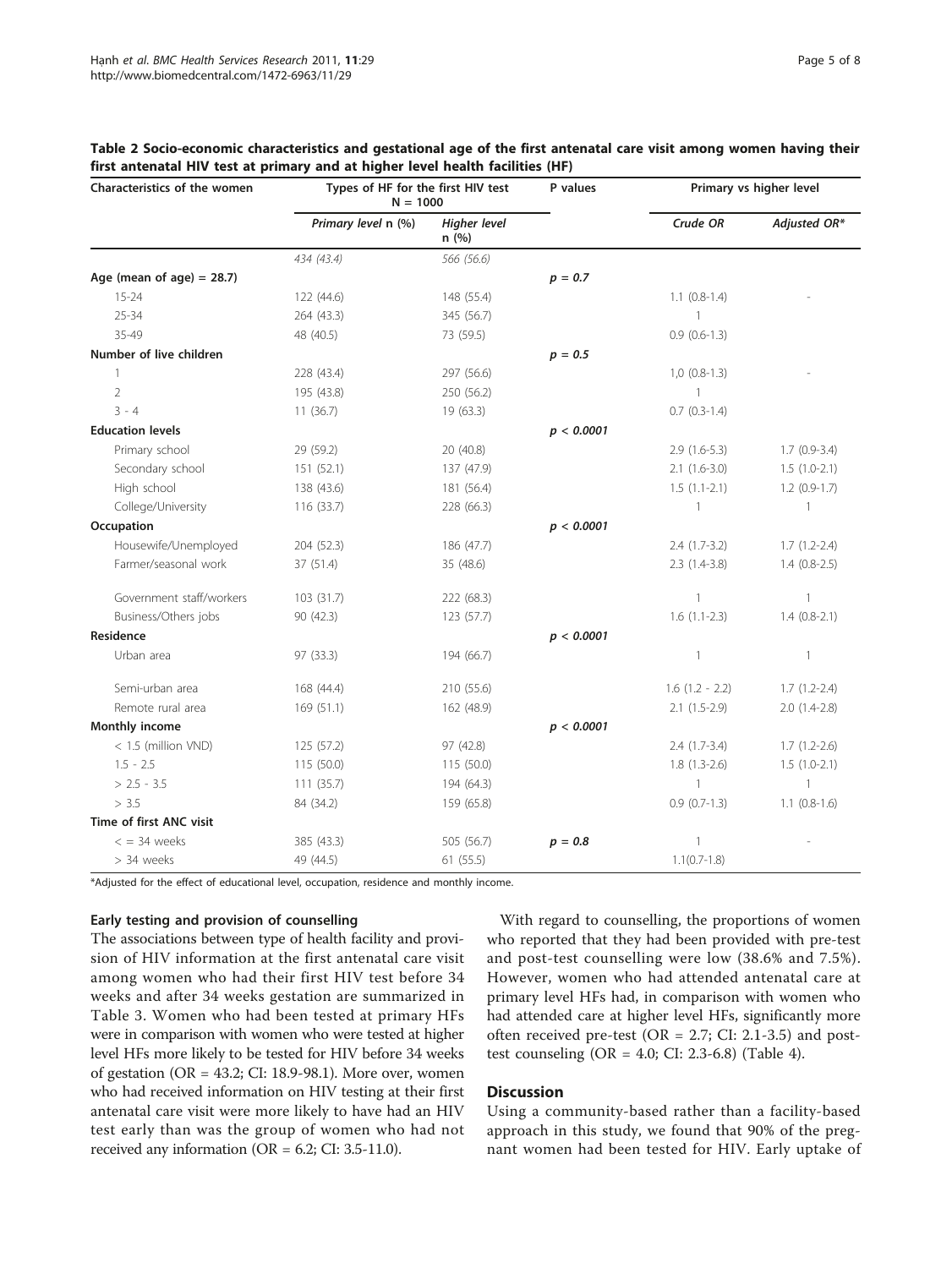|                                                                                            | Timing of first HIV test     | $<$ 34 weeks vs $>$ 34 weeks |                    |
|--------------------------------------------------------------------------------------------|------------------------------|------------------------------|--------------------|
|                                                                                            | Tested $<$ 34 weeks n $(\%)$ | Tested $>34$ weeks n $(\%)$  | Crude ORs          |
| Types of HF for HIV test $(N = 1000)$                                                      | 781 (78.1)                   | 219(21.9)                    |                    |
| Primary HFs                                                                                | 428 (98.6)                   | 6(1.4)                       | 43.2 (18.9.-98.1)  |
| Higher level HFs                                                                           | 353 (62.4)                   | 213 (37.6)                   |                    |
| The provision of HIV information<br>at the 1 <sup>st</sup> antenatal care visit (N = 913*) | 725 (79.5)                   | 188 (20.5)                   |                    |
| No.                                                                                        | 483 (73.5)                   | 174 (26.5)                   | $6.2$ (3.5 - 11.0) |
| Yes                                                                                        | 242 (94.5)                   | 14(5.5)                      |                    |

<span id="page-5-0"></span>Table 3 Type of health facility (HF) and provision of HIV information at the first antenatal care visit among women who had their first HIV test before 34 weeks and after 34 weeks gestation

\*Number of the women who had HIV test and antenatal care during their pregnancies.

the HIV test was more common among women who had attended antenatal care at a primary HF. Likewise, the provision of HIV counselling was also reported to be higher at primary HFs, where more women had received pre- and post-test counselling.

The study population comprised women from Ha Long city in Quang Ninh province, an area in which PMTCT has been widely implemented with support from foreign and international donor agencies. The findings therefore cannot be generalized to Vietnam as a whole since the PMTCT program is not implemented in the same way in all provinces. Yet the study does offer insights into the dynamics of a pilot site where the PMTCT services have been scaled up to community level and the findings may thus be relevant for a more general expansion of PMTCT services in the whole country. Concerning the representativeness of the study population, we were not able to obtain background characteristics of the women who did not participate in the study and were therefore not able to assess whether they differed systematically from the women who participated in the study. However, since 81% of the eligible women were included in the study, it may be argued that the findings represent the vast majority of women who had recently delivered in the study setting. Regarding the internal validity of the study, the information about HIV testing was obtained from the women through questionnaire interviews. The women's answers were not checked against any formal registration of the gestational age at which the women were tested. This lack of cross checking may have affected the results.

The uptake of antenatal HIV testing was high; 90% had been tested for HIV, either at the time of antenatal care or at the time of labor. The high rate of HIV testing found in our study is in line with experiences from Thailand, where 93% of pregnant women attending antenatal care were tested for HIV [\[10](#page-7-0)]. However, a facility-based study in the neighboring province, Hai Phong in 2005 showed that only 53% of the pregnant women had been tested for HIV [[20\]](#page-7-0). The studies from Hai Phong province (Vietnam) and Thailand were both facility-based, whereas our study was community-based. One of the advantages of a community-based design is that it covers women regardless of whether or not they have had contact with a HF during their pregnancy and labor and may thus, in comparison with studies which rely on a facility-based design, provide a more trustworthy picture of the acceptance of HIV testing in a society [[21\]](#page-7-0).

This study showed that the early uptake of HIV testing and provision of counseling differed depending on HF level. Early HIV testing was more common among women who had had their first antenatal visit at a primary HF, where the women had also more often been provided with pre- and post-test counselling. At the higher level HFs, women were generally tested later in their pregnancy and were not provided counselling. However, when evaluating the HIV testing services offered at different HF levels, the timing of the antenatal visit at the different levels should be taken into consideration. If 'the first antenatal' visit at a higher level facility is actually after 34 weeks of gestation or during

Table 4 Provision of HIV counselling (pre-test and post-test) at primary and higher level health facilities (HFs)

| Types of HFs     |             | Pre-test counseling ( $N = 997$ *) |                       |              | Post-test counseling $(N = 814**)$ |                       |  |
|------------------|-------------|------------------------------------|-----------------------|--------------|------------------------------------|-----------------------|--|
|                  | Yes<br>n(%) | No<br>n(%)                         | Yes vs no<br>Crude OR | Yes<br>n(96) | No<br>n(96)                        | Yes vs no<br>Crude OR |  |
| Primary HFs      | 225 (51.8)  | 209 (48.2)                         | $2.7(2.1-3.5)$        | 57 (14.8)    | 329 (85.2)                         | $4.0(2.3-6.8)$        |  |
| Higher level HFs | 160 (28.4)  | 403 (71.6)                         |                       | 18 (4.2)     | 410 (95.8)                         |                       |  |

\*Cases of missing data: 3.

\*\*No application for 184 women who did not come back for getting test results, and 2 cases of missing data.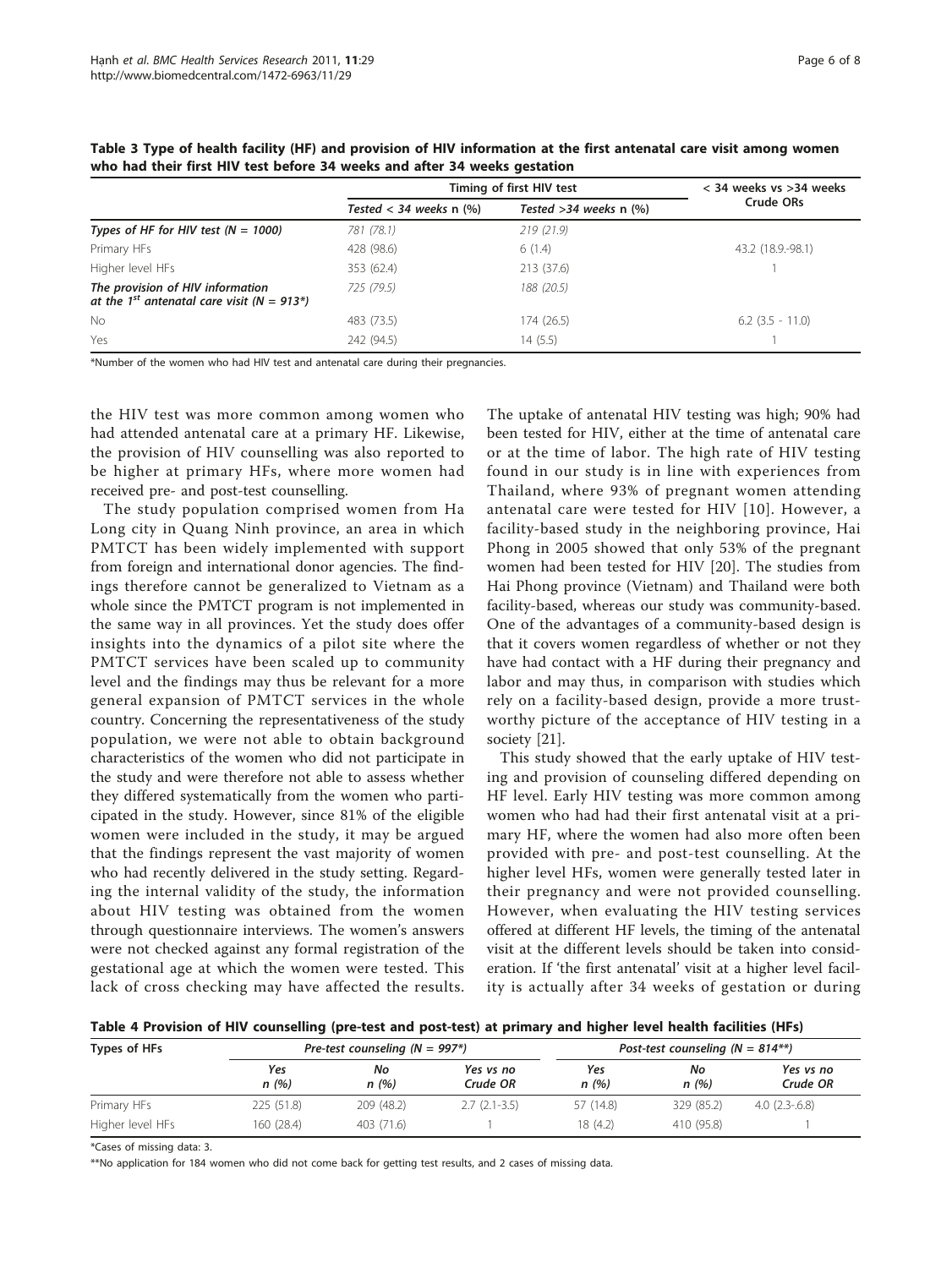labor, while women are attending primary facilities for their first visits for 'normal' antenatal care, this would affect timing of HIV testing and the motivation/ability of healthcare workers to tackle HIV testing. However, no significant difference of the time of the first antenatal care visit was found between primary level and higher level of HFs (Table [2\)](#page-4-0). In addition women who were tested at lower level HFs were more likely to have received counseling in relation to the testing. A likely explanation for the earlier uptake of HIV testing as well as for the higher proportion of women receiving counseling at lower level HFs may be that health staff working in higher level HFs often are preoccupied with many different assignments and do not have sufficient time to spend on HIV counselling and testing; further, they are often unable to offer privacy during counselling [[5,15,22](#page-7-0)]. In contrast, primary level HFs have better conditions in terms of both time and space for providing counselling and HIV testing for pregnant women [[5\]](#page-7-0). Hence, the antenatal care nurses who worked at primary level HFs were apparently in a better position to promote HIV testing. This assumption is supported by a number of in-depth interviews showing that pregnant women in Ha Long found the health staff at primary level HFs skilled in tailoring the HIV information and counselling to address the individual women's circumstances and concerns [\[23\]](#page-7-0).

Early and voluntary HIV testing is increasingly being challenged. Due to increased availability of antiretroviral treatment, policies on HIV testing have shifted towards routine testing for HIV as a part of antenatal care [\[24](#page-7-0)-[27](#page-7-0)]. A recent community-based study from Hanoi has documented that 85% of pregnant women were tested late and received inadequate counseling due to a lack of PMTCT services at the commune level [[21\]](#page-7-0). Hence, many Vietnamese women who are tested for HIV during pregnancy are in a position where they do not get the full benefit of the PMTCT program. Against this background it is encouraging that nearly 71% of the women in our study had been tested for HIV before or at the 34th week of gestation. This high rate of early HIV testing suggests that the antenatal care program in Quang Ninh province is functioning well, an assumption that is supported by the fact that 82% of pregnant women attend antenatal care (90% at urban sites and 80% at rural sites), and that the vast majority come for antenatal care during the first trimester [[5\]](#page-7-0). Thus, excellent conditions exist for an efficient PMTCT service which, in the setting studied, has been backed up by massive investments in both the quality and the quantity of PMTCT.

HIV counselling and testing late or during the time of labor has been advocated to be a rational way to increase PMTCT uptake [[25\]](#page-7-0). However, HIV testing at the time of labor should be treated as the last resort for prevention of

MTCT, because the women then miss the opportunity to receive the full prophylactic regime as well as other PMTCT services [\[5](#page-7-0),[6\]](#page-7-0). Moreover, being confronted with a positive HIV result is associated with great distress [[22](#page-7-0),[23\]](#page-7-0) and labor is not the optimal time for conveying such information [[23](#page-7-0),[28\]](#page-7-0). One way to avoid these problems is to offer women HIV testing at primary HFs, when they have their first antenatal checkup.

A successful scale-up of HIV counseling and testing to lower level HFs has been documented in this study. Other studies in Vietnam have shown that the implementation of HIV testing at lower level HFs or by outreach workers may be an effective way to scale up PMTCT [[14,29\]](#page-7-0). This approach may especially apply for settings in which the lack of HIV testing at commune level is one of the main reasons for poor quality PMTCT [[21,30](#page-7-0)]. Moreover, the results of this study are in line with studies in other countries which have shown that the provision of HIV counseling and testing at community level may increase access to the service for vulnerable rural women and place them in a position where they can access and benefit from PMTCT programs [[4,8,14,29](#page-7-0)].

### Conclusions

The present study documents that HIV testing and counseling for pregnant women can be enhanced if the PMTCT service is incorporated into the antenatal care program at primary level HFs. Although it may be questioned whether the present study can be generalized to settings where less massive investment in PMTCT is made, it is argued that the findings may serve as an important inspiration for the future expansion of PMTCT service in Vietnam as well as in other low income countries. To shed further light on the uptake of PMTCT in resource poor settings it is recommend that additional studies are performed in sites where other conditions for PMTCT prevail.

#### List of abbreviations

HF(s): Health facility(ies); MTCT: Mother to child transmission of HIV; PMTCT: Prevention of mother to child transmission of HIV.

#### Acknowledgements

The authors thank women in Ha Long city for participating in the study and the interviewers from the Medical High School of Quang Ninh for conducting the interviews. The authors are also grateful for the support provided by the Population Committees of Quang Ninh province and Ha Long city. This research was supported by the REACH project (Strengthening Population and Reproductive Health Research in Vietnam), and funded by the Danish International Development Assistance (Danida). Many thanks to Associate Professor My von Euler-Chelpin, Center of Epidemiology and Screening, Institute of Public Health, Copenhagen University, for her assistance with statistics.

#### Author details

<sup>1</sup>Department of Population, Institute of Preventive Medicine and Public Health, Hanoi Medical University, No.1 Ton That Tung Street, Khuong